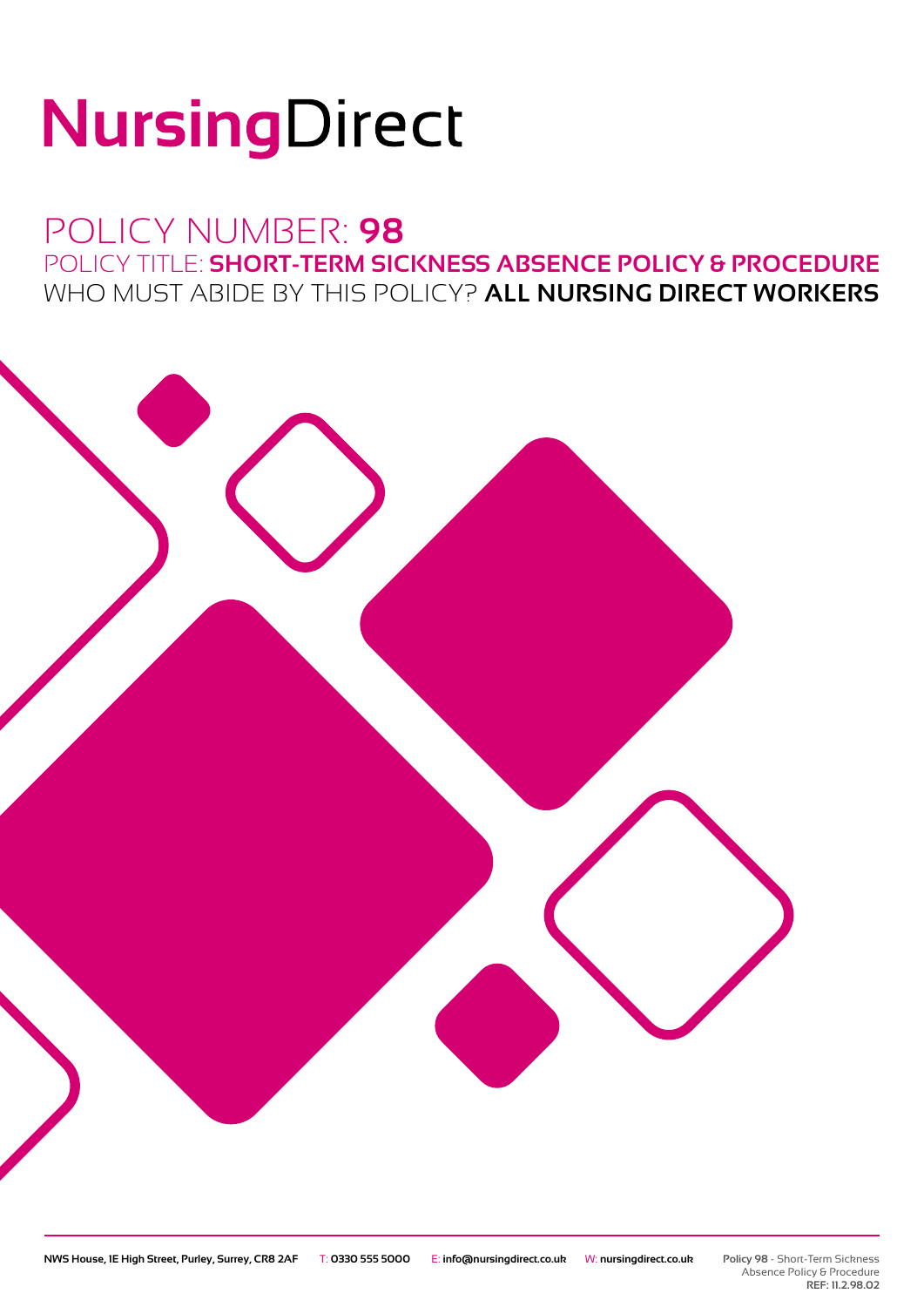### SHORT-TERM SICKNESS ABSENCE POLICY & PROCEDURE

#### **PURPOSE**

This policy and the associated procedure are designed to clarify and provide guidance on managing short-term sickness absence. The policy will describe the standards, laws and guidelines whilst the procedure will describe the tasks and actions required. A summary of areas covered by this policy is detailed below:

- General Principles of the Policy and Procedure
- Sick Pay
- Absence Management
- Accidents at Work
- Sickness Absence Management Procedure

Should you have any questions in relation to this document please speak to your Line Manager.

#### **GENERAL PRINCIPLES**

The Company aims to encourage all employees to maximise their attendance at work while recognising that employees will, from time to time, be unable to come to work for various reasons.

It is the Company's approach that:

- Employees who may be absent from work from time to time will be supported; however, the Company needs to strike a reasonable balance between the pursuit of its business needs and the genuine needs of employees to take occasional periods of time off.
- Short-term absence has a detrimental effect on the running of the business and team dynamics and managers are expected to address absence concerns in a timely manner.
- Employees with underlying or on-going conditions will have any associated absence treated fairly and consistently taking into account individual circumstances.
- Where an employee's attendance at work is a cause for concern this may be addressed utilising appropriate procedures including the Short-Term Sickness Absence Policy and Procedure and the Long-Term Ill-Health Capability Policy and Procedure, as appropriate to the circumstances, in a fair and consistent manner.
- The Company will fulfil its legal obligations when dealing with absence.

The objective of both the Short-Term Sickness Absence Policy and Procedure (and the Long-Term Ill-Health Capability Policy and Procedure) is to achieve fairness and consistency, and to allow all employees to understand what constitutes acceptable and unacceptable levels of absence. When deciding upon formal steps under either policy or procedure, the Company will consider the history of attendance as managed in accordance with either policy.

#### **SICK PAY**

The Company aims to provide support to employees who are legitimately unable to work due to illness or injury. Sickness payments will be made according to the provisions of the Statutory Sick Pay Scheme **(SSP)** detailed below. Payments made in excess of SSP, known as Company Sick Pay, will be made at the Company's discretion unless detailed otherwise in the employee's contract of employment.

Any payment of Company Sick Pay will be inclusive of any SSP entitlement.

To qualify for SSP the following conditions must be complied with:

- An employee who is absent from work for up to 7 days (including weekends and statutory public holidays) must fill in a selfcertification form and return it to their Line Manager on their return to work stating clearly the reasons for absence.
- An employee who is absent from work for more than 7 days (including weekends and statutory holidays) must provide a medical certificate by the 8th day of sickness or injury.
- For continued periods of sickness or injury, medical certificates should be provided to cover the entire period of absence SSP is only payable from the 4th day of absence (i.e. employees will not normally receive it for periods of absence of 3 days or less).

#### **ABSENCE MANAGEMENT**

Unauthorised absence or lateness will be dealt with under the Disciplinary Procedure. Failure to contact the Company regarding an absence will result in the absence being unauthorised and therefore disciplinary action may be taken. Any spell of unauthorised absence will not be paid.

Employees are expected to return to fitness and work as soon as possible. The Company would not expect anyone absent from work due to sickness or injury to:

- Participate in sports, hobbies or social activities at odds with the alleged illness or injury or which could aggravate it and delay recovery.
- Undertake any other employment paid, or unpaid, or voluntary work at odds with the alleged illness or injury or which could aggravate it and delay recovery.

Frequent spells of short-term absence will be dealt with in accordance with the Short-Term Sickness Absence Policy and Procedure. Pregnancy-related absences will be excluded from the Sickness Absence Procedure. Where an employee is absent as a result of an underlying health issue that could amount to a disability under the Equality Act 2010, the employee should be referred to OH or their GP for further advice. Where the absence(s) are wholly or partly for a disability-related reason, the trigger points referred to in the Sickness Absence Management Procedure may need to be modified to take account of the employee's disability in accordance with the Company's obligation to consider reasonable adjustments.

#### **ACCIDENTS – CLAIMS AGAINST THIRD PARTIES**

If the employee's absence is due to any injury where a claim against a third party is justified, the Company may recover from the employee Company Sick Pay received up to the amount that is recovered from the third party for loss of earnings.

#### **ABSENCE REPORTING**

The following are the general principles for the reporting of all absence spells:

- It is an employee's responsibility to inform their Line Manager of any planned or unplanned absence at the earliest opportunity.
- Unplanned absence should be reported by employees as early as possible and no later than their scheduled start time on the first day of the absence.
- Employees should not leave messages reporting absence with anyone other than their Line Manager unless express permission to do so has been granted by their Line Manager, or if they are genuinely unable to get hold of their Line Manager (employees should try more than once if they are initially unable to contact the Line Manager or contact another Manager within the Company).
- Notification made by text message or email is not an acceptable way of notifying the Company of absence.
- Only in those cases where an employee is physically unable to telephone personally can someone else notify the Company on their behalf. This must be done on a daily basis unless instructed differently by their Line Manager.
- It is an employee's responsibility during any period of absence to keep the Company informed as to progress and specifically the likely return to work date.
- An employee who fails to notify the Company of an absence within the time-scales outlined may lose their entitlement to sick pay.
- Failure to comply with the procedure may be regarded as misconduct and the employee may be subject to disciplinary action in line with the Disciplinary Policy.
- An employee who is absent from work for up to 7 days (including weekends and statutory public holidays) must fill in a selfcertification form and return it to their Line Manager on their return to work stating clearly the reasons for absence.
- An employee who is absent from work for more than 7 days (including weekends and statutory holidays) must provide a medical certificate (statement of fitness for work) by the 8th day of sickness or injury. For continued periods of sickness or injury, medical certificates should be provided to cover the entire period of absence.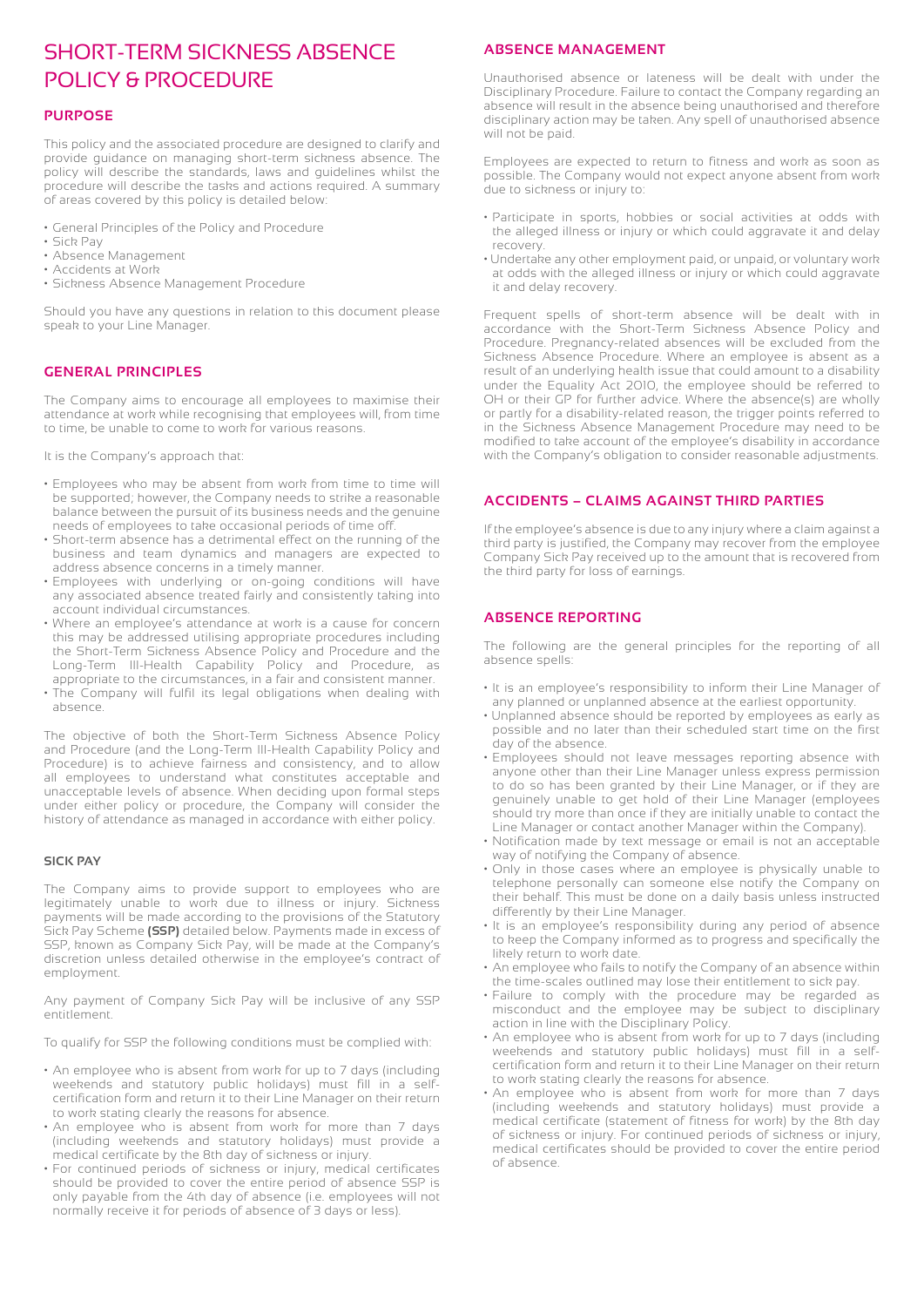#### **RETURN TO WORK INTERVIEW**

An employee's Line Manager will arrange for a return to work interview on an employee's return from any period of absence. The reasons for absence will be discussed and the implications of future absences outlined if appropriate. Employees are expected to comply with a request from management to attend such an interview.

#### **THE PROCEDURE**

Trigger levels are set by the Company to assist in the management of sickness absence to ensure consistent application of the policy and as a clear standard to all employees.

The trigger point for initiating the Formal Sickness Absence Management Procedure, or the next stage in the Procedure, is 3 spells of short-term absence in a rolling 12 month period.

The Formal Sickness Absence Management Procedure consists of 3 stages:

- First Formal Absence Review Meeting
- Second Formal Absence Review Meeting
- Final Formal Absence Review Meeting

#### **FIRST FORMAL ABSENCE REVIEW MEETING**

Once an employee reaches the trigger point, the Line Manager will invite the employee, in writing, to a First Formal Absence Review Meeting and include relevant documents such as the employee's absence history, GP/OH report(s) where applicable, and other correspondence relating to their absence.

The written invitation to the First Formal Absence Review Meeting should give the employee at least 48 hours' notice of the meeting. The letter should advise the employee who will be present and that the employee can be accompanied by a fellow worker or trade union official. The letter should explain to the employee that the purpose of the meeting is to review the employee's unsatisfactory attendance level, and warn them that a possible outcome of the meeting is that they may be issued a Stage 1 Formal Review Period for 12 months.

The purpose of the meeting is to:

- Formally review the sickness absence levels and establish the causes for the absences.
- To consider all the facts discussed relating to the continued absence levels and decide on an appropriate course of action.
- Discuss any report(s) obtained from OH or other medical reports, records or information.
- Consider whether there are any other ways in which the Company can facilitate or reasonably support an improved attendance record from the employee.

The outcomes of the meeting can include all or some of the following:

- The employee is given clear notification that their level of absence is unacceptable and that a marked improvement is to be achieved and maintained.
- Referral to OH for assessment and/or other treatment or services as available if applicable, e.g. counselling.
- Stage 1 Formal Review Period for a period of 12 months.

After the meeting, the Line Manager will set out, in writing as soon as is reasonably practicable, the outcome of the First Formal Absence Review Meeting, for example if the employee has been placed on a Stage 1 Formal Review Period, or if the decision is that no further action will be taken. The letter should confirm the employee's right to appeal the decision. Where an OH referral is made the decision on the whether to issue a Stage 1 Formal Review Period may be postponed until after receipt of the OH report.

#### **SECOND FORMAL ABSENCE REVIEW MEETING**

Where the level of an employee's attendance continues to fall short of the targets set during their Stage 1 Formal Review Period, a Second Formal Absence Review Meeting will be held.

Once an employee reaches the trigger point, the Line Manager will invite the employee, in writing, to a Second Formal Absence Review Meeting and include relevant documents such as the employee's absence history, GP/OH report(s) where applicable, and other correspondence relating to their absence.

The written invitation to the Second Formal Absence Review Meeting should give the employee at least 48 hours' notice of the meeting. The letter should advise the employee who will be present and that the employee can be accompanied by a fellow worker or trade union official. The letter should explain to the employee that the purpose of the meeting is to review the employee's continued unsatisfactory attendance level while in a Stage 1 Formal Review Period, and warn them that a possible outcome of the meeting is that they may be issued a Stage 2 Formal Review Period for 12 months.

The purpose of the meeting is to review escalating absence levels and poor attendance.

The outcomes of the meeting can include all or some of the following:

- The employee is given clear notification that their continued level of absence is unacceptable and that a marked improvement is achieved and maintained.
- Referral or further referral to OH for assessment and/or other treatment or services as available if applicable.
- Stage 2 Formal Review Period for 12 months.

After the meeting, the Line Manager will set out, in writing as soon as is reasonably practicable, the outcome of the Second Formal Absence Review Meeting, for example if the employee has been placed on a 12 month Formal Review Period, or if the decision is that no further action will be taken. The letter should confirm the employee's right to appeal the decision. Where an OH referral is made the decision on the whether to issue a Stage 2 Formal Review Period may be postponed until after receipt of the OH report.

#### **FINAL FORMAL ABSENCE REVIEW MEETING**

Where the level of an employee's attendance continues to fall short of the targets set during their Stage 2 Formal Review Period, a Final Formal Absence Review Meeting will be held.

Once an employee reaches the trigger point, the Line Manager will invite the employee, in writing, to a Final Formal Absence Review Meeting and include relevant documents such as the employee's absence history, GP/OH report(s) where applicable, and other correspondence relating to their absence.

The written invitation to the Final Formal Absence Review Meeting should give the employee at least 48 hours' notice of the meeting. The letter should advise the employee who will be present and that the employee can be accompanied by a fellow worker or trade union official. The letter should explain to the employee that the purpose of the meeting is to review the employee's continued unsatisfactory attendance level while on a Stage 2 Formal Review Period, and warn them that a possible outcome of the meeting is termination of their contract of employment.

The purpose of the meeting is to allow the employee the opportunity to fully explain their reasons for failing to improve their attendance record to a satisfactory standard before the Line Manager decides upon the next course of action.

An outcome of the meeting could include terminating the employee's contract of employment on the grounds that they have failed to maintain a satisfactory level of attendance

After the meeting, the Line Manager will set out, in writing as soon as is reasonably practicable, the outcome of the Final Formal Absence Review Meeting, for example if the employee's contract of employment has been terminated. The letter should confirm the employee's right to appeal the decision.

#### **APPEAL**

If the employee wishes to appeal, they must:

- Write to the person named in the letter of outcome within the time frame specified in the written decision (normally within 5 working days from receipt of the outcome).
- State the grounds on which the employee believes that the decision was flawed or unfair.

The Company will invite the employee to a meeting to discuss the appeal setting out:

- The date, location and time for the hearing
- The person who will hear the appeal
- The right to be accompanied

At the Appeal Hearing the employee will be allowed to explain their case and the Company will respond accordingly.

The employee will be informed in writing of the decision and of the fact that the appeal was the last stage and that the process has been exhausted.